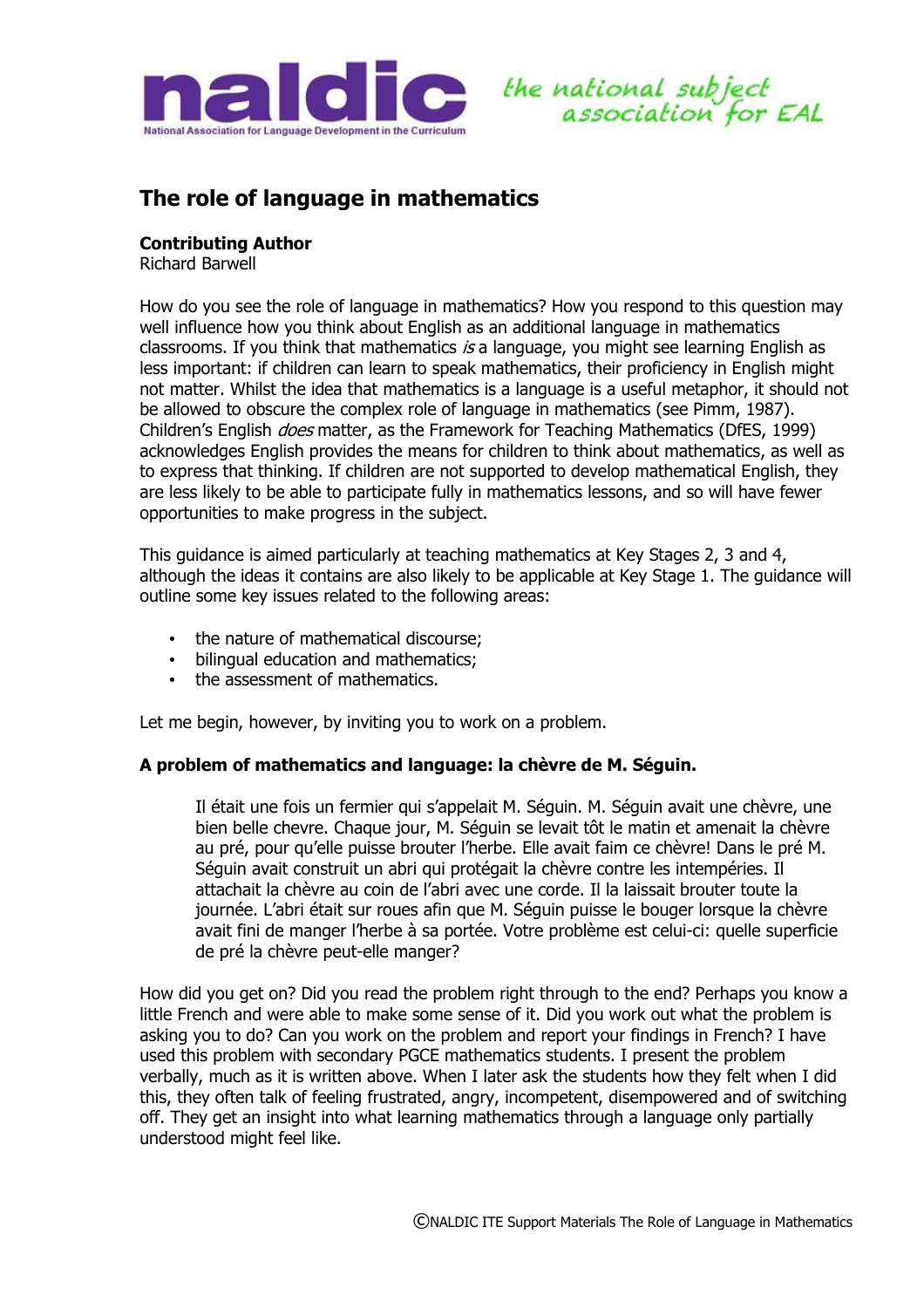What is challenging about the above problem in terms of language? Are there words that you do not know? Perhaps the scenario is unfamiliar. How do you decide what information is relevant for the problem? How do you identify the mathematical task embedded in the text? How could the problem be adapted so that you are able to engage with the task? And what does a learner's response to such a task tell you about how much mathematics they can do? These are the kinds of questions that teachers need to think about as they consider how best to support learners of EAL in their mathematics lessons.

One strategy might be to simplify the problem: remove any unnecessary information, use simple words and add symbols, pictures or diagrams. Whilst this approach might provide a short-term fix so that learners know what mathematics they need to do, in some ways it is problematic. Children do ultimately need to be able to engage with the language of mathematics as they find it in textbooks and exam papers. There is a danger in simplifying texts too much or for too long so that learners of EAL are not exposed to school mathematical discourse. When I use this problem with PGCE students, I repeat the story, without changing the language directly. I draw pictures and use gestures and (rather poor) mimes of goats and grazing. I repeat key words (e.g. superficie = area) and relate them to my pictures. The students quickly understand the mathematical problem; they also begin to see some strategies that might support learners of EAL in mathematics.

The problem I have discussed above raises several issues concerning the teaching and learning of mathematics for learners of EAL:

- What is the nature of mathematical language? The above problem does not use much mathematical terminology, yet it may still be difficult to engage with the mathematical task.
- How can bilingual learners be supported to learn mathematical English while they learn mathematics? What does research in bilingual education imply would be helpful to support students in mathematics? What strategies might support such students?
- How can mathematical attainment be fairly assessed if learners are still developing their proficiency in English? If learners of EAL find word problems hard to make sense of, for example, they may get them wrong, particularly in a test situation. Would such incorrect responses fairly indicate the learner's mathematical or linguistic proficiency?

#### **The nature of mathematical discourse**

Mathematical discourse has a number of distinctive features, including some aspects which are particular to mathematics classrooms.

Mathematical discourse has a specialist **mathematical vocabulary**, which includes:

- technical terms specific to mathematics (e.g. equilateral, quotient, probability);
- specialist use of more general terms (e.g. line, factor, frequency);
- mathematical terms that use everyday words used for unrelated ideas (e.g. function, expression, difference, area).

Students learning EAL need to learn relevant mathematical vocabulary (see the NNS booklet Mathematical Vocabulary for a list). In the above problem, the word 'superficie' (area) is clearly important. Learners of EAL may also need to appreciate how mathematical terminology relates to everyday usage. Strategies might include vocabulary matching activities; use of word lists and dictionaries; providing plenty of opportunities for students to use words in spoken and written form.

Mathematical discourse includes **specialist syntax**, particularly in relation to the expression of logical relationships. Thus the use of and, of, or, a, if and then to define mathematical relationships are all significant. Such words, are, however, easy to overlook. Strategies to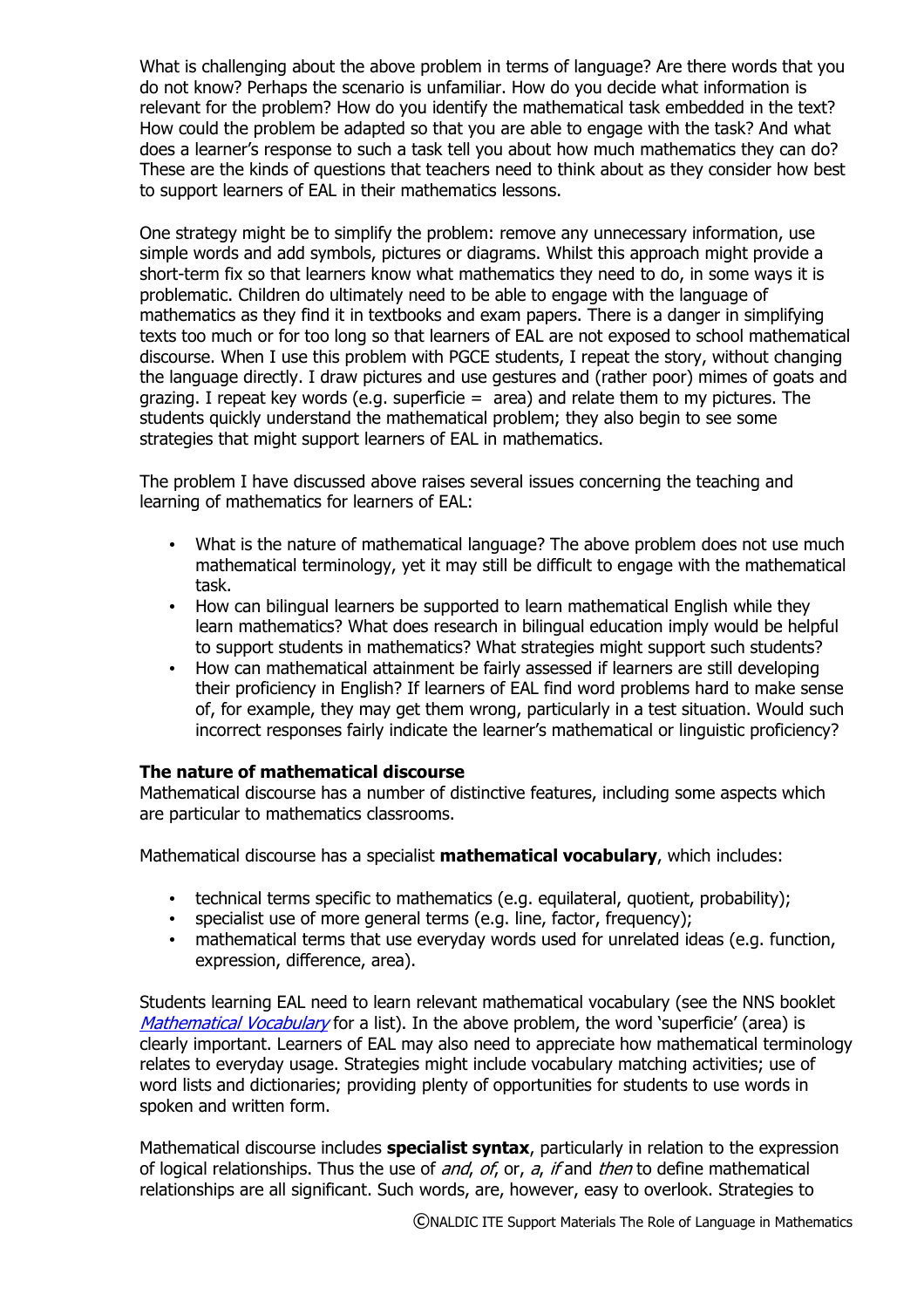support the development of syntax could include the use of writing frames or partly structured sentences (e.g. matching a set of 'if' clauses with a set of 'then' clauses).

Mathematical discourse involves the use of **mathematical symbols**. Such symbols range from numerals to more specialised notation. These symbols have a syntax of their own, so  $2x$ and  $2x$  mean different things. Again, matching tasks could support the connection of symbols with the related words.

Mathematical discourse includes specialised **ways of talking**, including written and spoken forms of mathematical explanation, proof or definition, as well as text types like word problems. These broader ways of using language are important in expressing mathematical ideas and reasoning. Strategies for supporting to the development of mathematical ways of talking have to involve creating rich opportunities for students to explain their thinking. Thus, structured pair or group work is likely to be supportive.

Finally, in classrooms, mathematical discourse also includes **a social dimension**: the particular ways that students and teachers talk in mathematics classes that are not specifically mathematical, but that are associated with mathematics. Instructions, for example, might include expressions like 'simplify' or 'complete the following'. Teachers often use 'we' to refer to 'people who do mathematics' (e.g. we use  $x$  to represent an unknown). And word problems, like the example above, are to be interpreted in a way that is specific to mathematics lessons.

A range of useful examples of activities that support language development in relation to different aspects of mathematical discourse within mathematics teaching can be found in both Access and Engagement in Mathematics (DfES, 2002), and in Secondary Mathematics and English as an Additional Language (Driver, 2005)

#### **Bilingual education and mathematics**

In the section on bilingualism and second language acquisition Charlotte Franson highlights 5 key research findings concerning the education of bilingual learners in mainstream classrooms. These points can be related more specifically to mathematics:

**Point 1**: The learner's first or home language plays a significant role in the learning of the second language in terms of cognitive, linguistic and socio-cultural influences.

This point provides an argument for trying to find ways to incorporate the use of students' home languages into mathematics lessons. Strategies might include students working with same-language partners for some of the time; inviting parents to participate in mathematics lessons from time to time; working with bilingual colleagues; using bilingual dictionaries and other resources. The National Numeracy Framework encourages some of these ideas, such, as for example, the investigation of number systems in different languages

**Point 2:** Bilingual education can be very beneficial in the development of the second language.

This point follows on from the previous one and suggests that by supporting students to develop the mathematical aspects of their home language is likely to have a positive effect on their mathematical English. For example, in Access and Engagement in Mathematics (DfES, 2002), Vasant Mahandru describes how he uses dual languageTurkish-English loop cards as part of his oral and mental starter strategies to support learners' engagement with and use of mathematical definitions.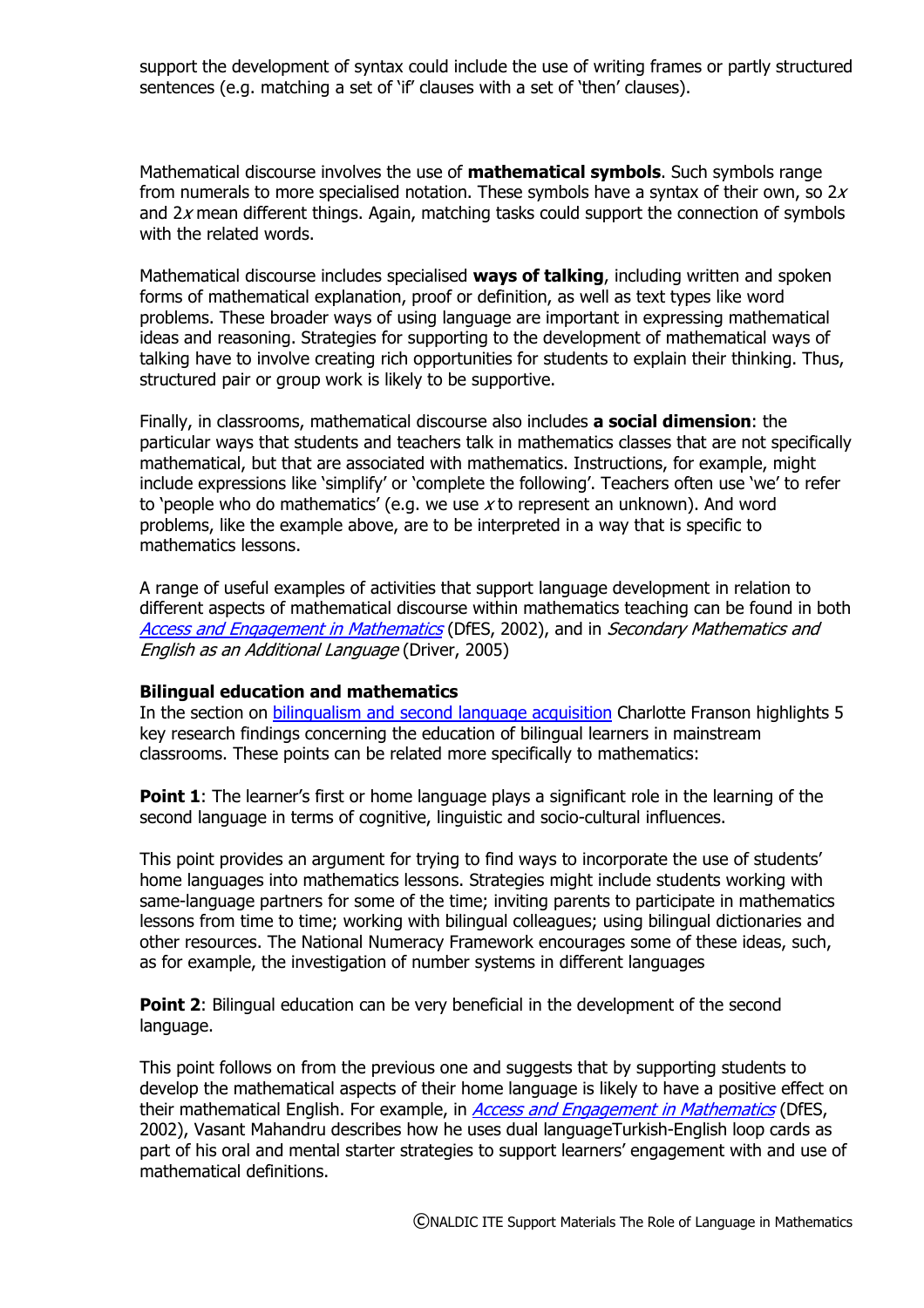**Point 3**: Most EAL and bilingual learners will develop a functional level of English in the first two years of schooling in English but they will need continued support to develop the cognitive academic language proficiency necessary for academic success. This point implies that mathematics teachers should not assume that a student who appears to communicate effectively in 'everyday' English will have the necessary proficiency to communicate at the same level in mathematics. The demands of mathematical English are higher than those of everyday English and students may need to be support to develop the necessary proficiency. In the word problem given above, for example, even if you have some understanding of French, you might have found the mathematical language unfamiliar. You might be able to work on the problem, but not have enough proficiency in mathematical French to report your findings. An outline of the nature of mathematical language is given above. Strategies might include the use of writing frames, matching cards, dictionaries and word lists as well as explicit discussion of mathematical language. Driver (2005) suggests a wide range of strategies, including, for example, a matching activity, in which learners match algebraic expressions with equivalent linguistic expressions (e.g. n2 might be matched with 'n-squared' or 'n multiplied by n').

**Point 4:** Learning a second language will not necessarily proceed in an orderly and systematic fashion. Learners will use prior linguistic, learned and world knowledge, learners will learn when there is a need to communicate and to learn, and learners will learn when they are motivated to learn.

This point is equally likely to apply in mathematics. It suggests that it is worth creating mathematical situations which motivate students' need to communicate their ideas. Strategies might include instruction-giving activities; group presentations of extended work; mathematical newsletters featuring students' work; competitions.

This point also suggests finding ways to relate school mathematics to learners' out-of-school contexts. Those of you who know a little about farming may have made more sense of the French word problem than those who do not. The NNS Framework suggests strategies such as asking students to bring and explain mathematical games from home. More involved work could include asking learners to investigate the use of mathematics in the home or community and prepare a report about their findings. The report could be written in more than one language and could be supported by the use of writing frames (see Driver, 2005, Section 6 for an example).

**Point 5**: Learning a language and becoming bilingual is also about learning and living in different societies and cultures. It is not just about acquiring a new language, but also about understanding another culture, and developing another identity.

This point implies that bilingual students are learning how to be a learner of mathematic as much as learning how to do and talk about mathematics. Their experiences of schooling and of learning mathematics may be very different from what they find in the UK; they may have little prior mathematics education. Students from East Asia may be used to a formal, memorybased approach to mathematics, for example. Learners from many communities may see mathematics as 'right or wrong' and mathematics teachers as always right! These experiences may provide an uncomfortable contrast with approaches used in UK mathematics classrooms, in which, for example, the NNS encourages attention to a variety of methods and explanations, often generated by the learners. The National Curriculum inclusion statement expects teachers to respond to the diverse needs such students may have. Such an expectation is often challenging, and the inclusion statement offers three guiding principles (with examples) which can be seen as a starting point for developing practice:

- Setting suitable learning challenges;
- Responding to pupils' diverse learning needs;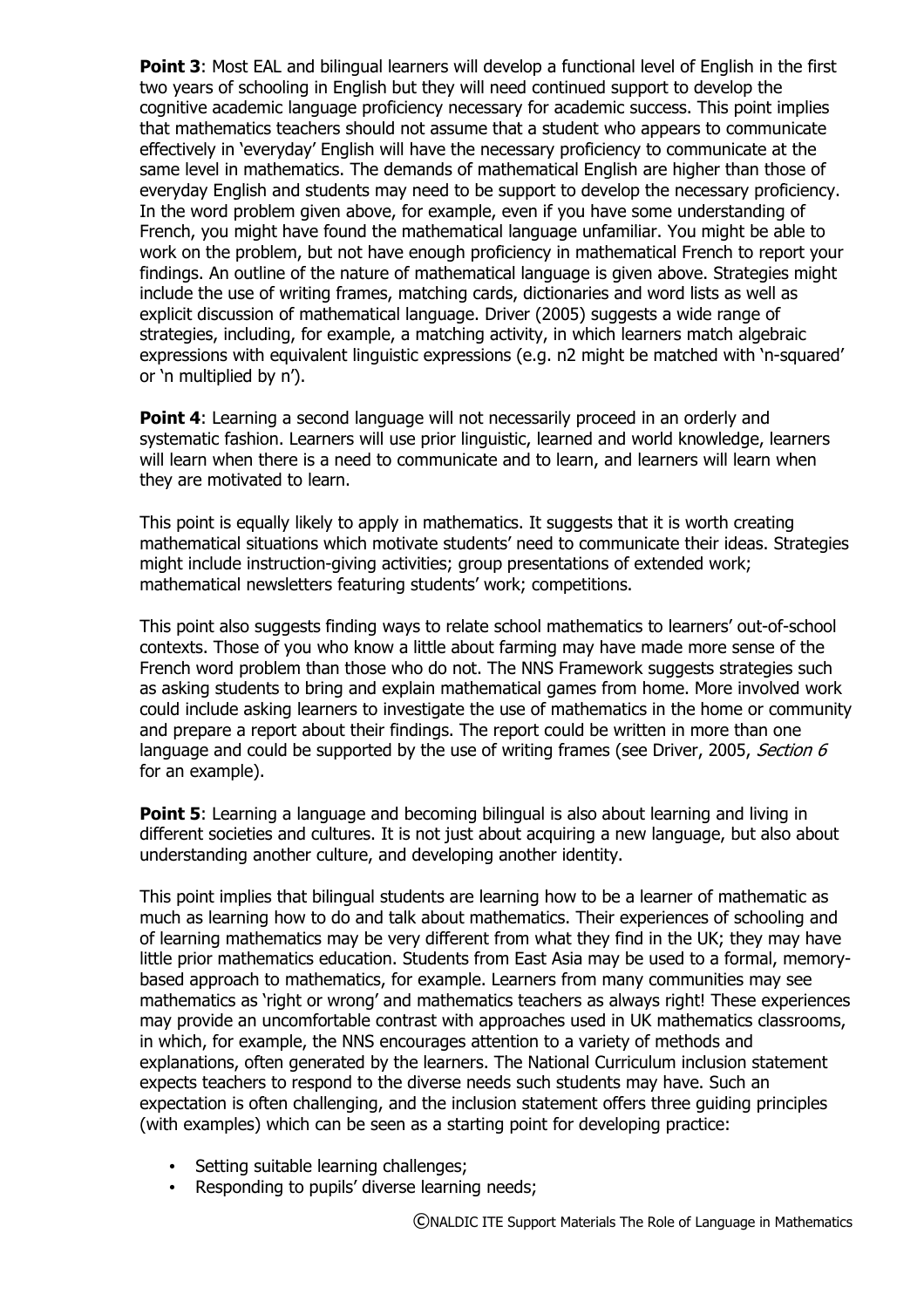• Overcoming potential barriers to learning and assessment for individuals and groups of pupils

# **The assessment of mathematics and EAL**

Assessment in mathematics covers a range of approaches, from nationally set standardised tests, to teachers' judgements of attainment based on systematic classroom observation. Assessment of the mathematical attainment of learners of EAL is, however, highly problematic, since any method of assessment relies to some extent on learners' use of English. In principle, for example, mathematics tests and examinations should not be proxy tests of English. In practice, this principle is difficult to implement. If you were unable to tackle the problem at the top of this page, it is unlikely to have been because you were not able to do the mathematics.

One challenge for teachers of learners of EAL is to evaluate the possible demands and appropriateness of different forms of assessment for particular learners. If such demands can be evaluated in some way, teachers will be in a better position to make decisions about which methods to use and to develop strategies to support learners of EAL. A framework proposed by Cummins (e.g. 2000, p. 68) provides a useful conceptual tool with which to tackle this challenge. Cummins relates two key dimensions: (language-related) cognitive demand and (communicative) context. In the version, below, various forms of mathematical assessment activity are placed within the quadrants.



# Cognitively undemanding

It can be hypothesised that activities in the upper right-hand corner of the diagram are likely to be more problematic for learners of EAL, and so less reliable indicators of their mathematical capabilities. Similarly, those in the lower left-hand corner are likely to be more useful to teachers. Given a choice, teachers could therefore seek to develop or use assessment methods closer to the lower left-hand corner.

Unfortunately, formal mathematics tests are widely used in the UK. Given this situation, teachers could look for ways to, in effect, move methods of assessment away from the upper right-hand corner towards the centre of the diagram. For example, mental arithmetic tests provide little linguistic context but are highly demanding, since they rely entirely on listening – there is no opportunity to interact with the questioner. Learners could be prepared for such tests by developing activities in which listening skills are practiced. Learners could be provided with a set of questions, for example, and are then asked to identify which question is being orally asked.